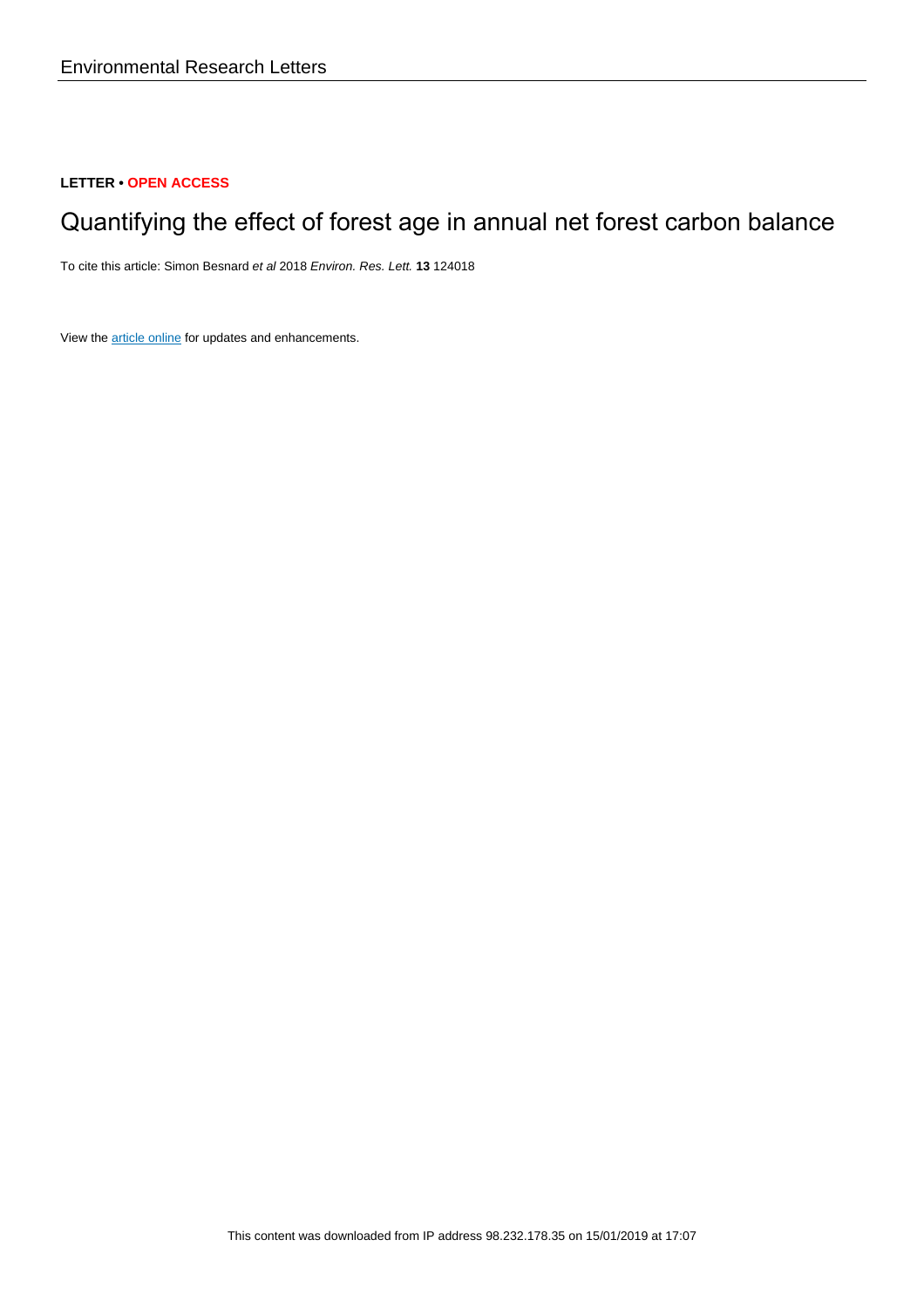## **Environmental Research Letters**

#### LETTER

balance

## OPEN ACCESS

CrossMark

RECEIVED

6 July 2018

REVISED 21 October 2018

ACCEPTED FOR PUBLICATION 24 October 2018

PUBLISHED 7 December 2018

Original content from this work may be used under the terms of the [Creative](http://creativecommons.org/licenses/by/3.0) [Commons Attribution 3.0](http://creativecommons.org/licenses/by/3.0) **licence** 

Any further distribution of this work must maintain attribution to the author(s) and the title of the work, journal citation and DOI.



# Quantifying the effect of forest age in annual net forest carbon

Simon Besnard<sup>1[,](https://orcid.org/0000-0002-1137-103X)2</sup> (®, Nuno Carvalhais<sup>1,3</sup>, M Altaf Arain<sup>4</sup>, Andrew Black<sup>5</sup>, Sytze de Bruin<sup>2</sup> (®, Nina Buchmann<sup>6</sup>, Alessandro Cescatti<sup>7</sup>, Jiquan Chen<sup>8</sup> (D, Jan G P W Clevers<sup>2</sup>, Ankur R Desai<sup>9</sup>, Christopher M Gough<sup>10</sup>, Katerina Havrankova $^{11}$ , Martin Herold $^{2}$ , Lukas Hörtnagl $^{6}$ , Martin Jung $^{1}$ , Alexander Knohl $^{12}$ , Bart Kruijt $^{13}$ , Lenka Krupkova<sup>11</sup>, Beverly E Law<sup>14</sup>, Anders Lindroth<sup>15</sup>, Asko Noormets<sup>16,17</sup>, Olivier Roupsard<sup>18,19</sup>, Rainer Steinbrecher<sup>20</sup>, Andrej Varlagin<sup>21</sup>, Caroline Vincke<sup>22</sup> and Markus Reichstein<sup>1</sup>

- <sup>1</sup> Department for Biogeochemical Integration, Max-Planck-Institute for Biogeochemistry, Hans-Knöll-Str. 10, D-07745 Jena, Germany <sup>2</sup> Laboratory of Geo-Information Science and Remote Sensing, Wageningen University and Research, PO Box 47, 6700 AA Wageningen, The Netherlands
- <sup>3</sup> CENSE, Departamento de Ciências e Engenharia do Ambiente, Faculdade de Ciências e Tecnologia, Universidade NOVA de Lisboa, Caparica, Portugal
- <sup>4</sup> School of Geography and Earth Sciences and McMaster Center For Climate Change, McMaster University, Hamilton, Ontario L8S 4K1, Canada
- <sup>5</sup> Faculty of Land and Food Systems, 2357 Main Mall, University of British Columbia, Vancouver V6T 1Z4, Canada
- <sup>6</sup> ETH Zurich, Department of Environmental Systems Sciences, LFW C56, Universitätstrasse 2, 8092 Zurich, Switzerland
- <sup>7</sup> European Commission, Joint Research Centre, Directorate for Sustainable Resources, Ispra, Italy
- <sup>8</sup> Department of Geography, Environment and Spacial Sciences, Center for Global Change and Earth Observations, Michigan State University, East Lansing, MI 48823, United States of America
- <sup>9</sup> Department of Atmospheric and Oceanic Sciences, University of Wisconsin-Madison, 1225 W Dayton St, Madison, WI 53711, United States of America
- <sup>10</sup> Department of Biology, University of Virginia Commonwealth, 1000 W. Cary Street, Richmond, VA 23284-2012, United States of America
- <sup>11</sup> Department of Matters and Energy Fluxes, Global Change Research Institute CAS, Belidla 4a, 60300 Brno, Czech Republic<br><sup>12</sup> Bioclimatelogy University of Căttingen, Büssenweg 2, D. 37077 Căttingen, Carmany
- <sup>12</sup> Bioclimatology, University of Göttingen, Büsgenweg 2, D-37077 Göttingen, Germany<br><sup>13</sup> Wageningen Environmental Besearch (Alterra), PO Box 47, 6700, A A Wageningen, Th
- <sup>13</sup> Wageningen Environmental Research (Alterra), PO Box 47, 6700 AA Wageningen, The Netherlands
- <sup>14</sup> 328 Richardson Hall, College of Forestry, Oregon State University, Corvallis, OR 97331-5752, United States of America
- <sup>15</sup> Department of Physical Geography and Ecosystem Science, Lund University, Sölvegatan 12, SE-22362 Lund, Sweden
- <sup>16</sup> Department of Forestry and Environmental Resources, North Carolina State University, Raleigh, NC 27695, United States of America<br><sup>17</sup> Department of Ecosystem Science and Management, Texas A&M University, College Stati
- <sup>17</sup> Department of Ecosystem Science and Management, Texas A&M University, College Station, TX 77843, United States of America
- <sup>18</sup> CIRAD, UMR Eco&Sols, LMI IESOL, B.P. 1386 CP 18524, Dakar, Senegal
- <sup>19</sup> Eco&Sols, University Montpellier, CIRAD, INRA, IRD, Montpellier SupAgro, Montpellier, France
- <sup>20</sup> Department of Atmospheric Environmental Research, Institute for Meteorology and Climate Research, Karlsruhe Institute of Technology, Kreuzeckbahnstr. 19, D-82467 Garmisch-Partenkirchen, Germany
- <sup>21</sup> A.N. Severtsov Institute of Ecology and Evolution, Russian Academy of Sciences, 119071, Leninsky pr.33, Moscow, Russia<br><sup>22</sup> Université esthelisus de Louvein, Farth and Life Institute, Environmental Sciences, *Croix d*
- <sup>22</sup> Université catholique de Louvain, Earth and Life Institute, Environmental Sciences, Croix du sud 2 L7.05.09, B-1348 Louvain-la-Neuve, Belgium

E-mail:[sbesnard@bgc-jena.mpg.de](mailto:sbesnard@bgc-jena.mpg.de)

Keywords: carbon cycle, eddy covariance, net ecosystem production, empirical modelling, forest age, climate, soil properties

Supplementary material for this article is available [online](https://doi.org/10.1088/1748-9326/aaeaeb)

#### Abstract

Forests dominate carbon (C) exchanges between the terrestrial biosphere and the atmosphere on land. In the long term, the net carbon flux between forests and the atmosphere has been significantly impacted by changes in forest cover area and structure due to ecological disturbances and management activities. Current empirical approaches for estimating net ecosystem productivity (NEP) rarely consider forest age as a predictor, which represents variation in physiological processes that can respond differently to environmental drivers, and regrowth following disturbance. Here, we conduct an observational synthesis to empirically determine to what extent climate, soil properties, nitrogen deposition, forest age and management influence the spatial and interannual variability of forest NEP across 126 forest eddy-covariance flux sites worldwide. The empirical models explained up to 62% and 71% of spatio-temporal and across-site variability of annual NEP, respectively. An investigation of model structures revealed that forest age was a dominant factor of NEP spatio-temporal variability in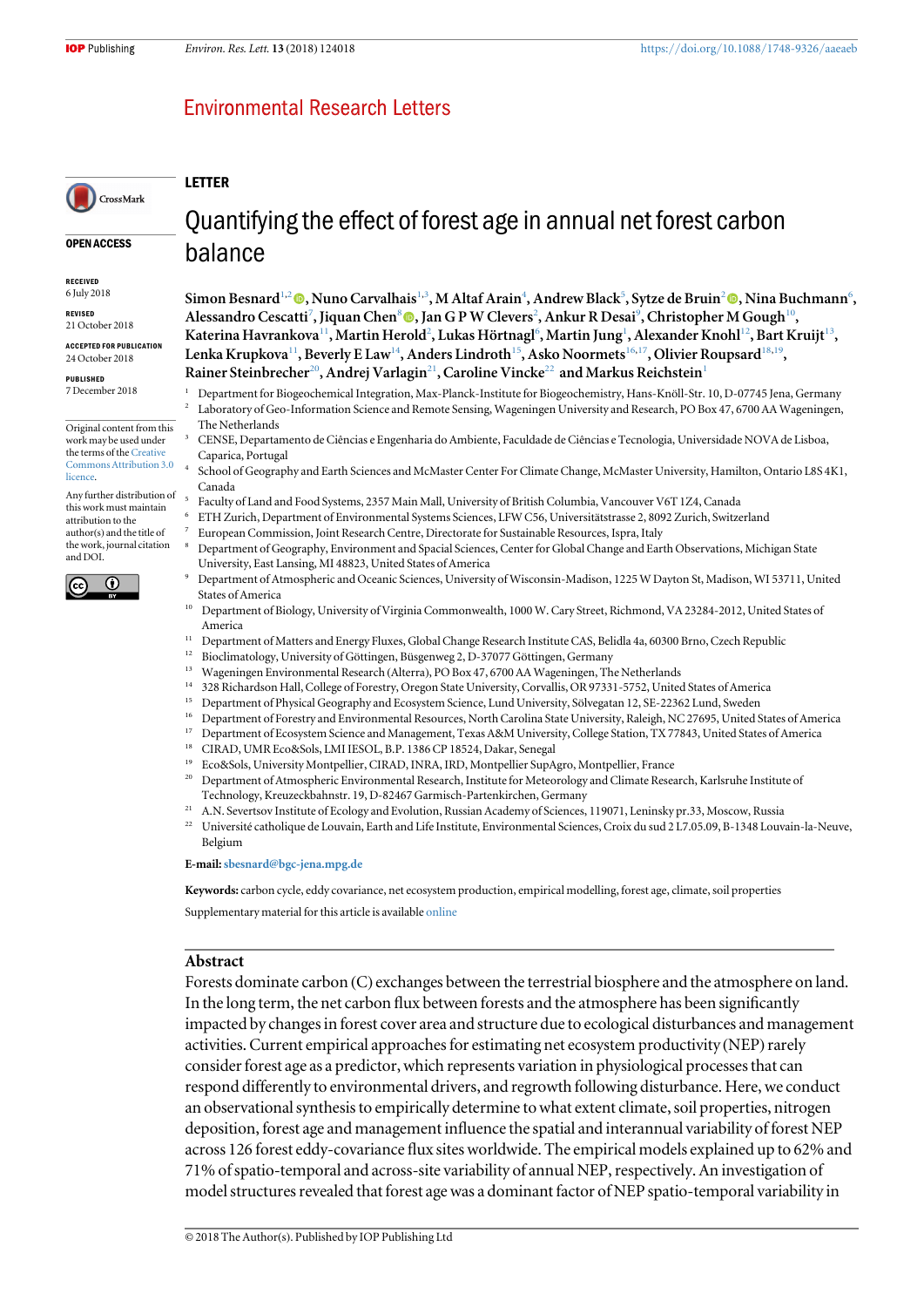

both space and time at the global scale as compared to abiotic factors, such as nutrient availability, soil characteristics and climate. These findings emphasize the importance of forest age in quantifying spatio-temporal variation in NEP using empirical approaches.

#### 1. Introduction

Forests cover about 30% of the Earth's terrestrial surface and store around 90% of terrestrial vegetation carbon (C) (Canadell et al [2000](#page-9-0), Gower [2003,](#page-9-0) Le Quéré et al [2018](#page-10-0)), indicating their fundamental role in terrestrial C dynamics (Bonan [2008](#page-9-0), Beer et al [2010,](#page-9-0) Pan et al [2011](#page-10-0), Hicke et al [2012](#page-9-0), Carvalhais et al [2014](#page-9-0)). However, the functioning of forest ecosystems is likely to be altered by changing climate (Ciais *et al* [2005,](#page-9-0) Xiao et al [2009,](#page-10-0) Zhao and Running [2010](#page-10-0), Reichstein et al [2013](#page-10-0)), ecological disturbances (Chambers et al [2007,](#page-9-0) Bowman et al [2009](#page-9-0), Amiro et al [2010](#page-9-0)) and management (Noormets et al [2015](#page-10-0), Naudts et al [2016](#page-10-0)). Therefore, it is important to characterize current and future forest net ecosystem production (NEP) for regional to country-level assessments, and to evaluate mitigation strategies that minimize carbon dioxide  $(CO<sub>2</sub>)$  emissions to the atmosphere (Becknell *et al* [2015](#page-9-0), Trumbore et al [2015,](#page-10-0) Lawet al [2018](#page-10-0)).

The overall NEP dynamic at a given site emerges from combined responses to factors that control both gross primary productivity (GPP) and ecosystem respiration (ER) (NEP  $=$  GPP-ER). At the ecosystem level, the forest NEP patterns following stand-replacing disturbance are mostly controlled by the timevarying dominance between autotrophic and catabolic processes. After disturbance, heterotrophic respiration (Rh) generally tends to increase because of an aboveground biomass transfer to the litter and soil organic matter C pools(Lawet al [2003,](#page-10-0) Kurz et al [2008,](#page-10-0) Harmon et al [2011](#page-9-0), Noormets et al [2012](#page-10-0), Lindauer et al [2014](#page-10-0), Paul-Limoges et al [2015](#page-10-0)), while GPP collapses due to an instantaneous reduction in leaf area, resulting in a net release of  $CO<sub>2</sub>$  to the atmosphere. On the one hand, a shift from C source to C sink occurs as canopy development supports GPP and net C accumulation in plants increase. On the other hand, Rh and ER decline due to a reduction in litterfall and substrate availability through decomposition. The resulting imbalance between GPP and ER persists until vegetation and soil C pools increase up to the point when ER comes into equilibrium with GPP (Schwarz et al [2004,](#page-10-0) Lindroth et al [2008](#page-10-0), Luyssaert et al [2008,](#page-10-0) Tang et al [2014](#page-10-0)).

Several approaches used for assessing forest NEP include micro-meteorological and biometric techniques, process-based models, and/or satellite data. However, annual regional C stock assessments that account for age-related physiology, regrowth, and soil processes following disturbance are challenging due to lack of information in disturbance history or management practices (Zscheischler et al [2017](#page-10-0)). Flux sites provide the annual net uptake of  $CO<sub>2</sub>$  from the atmosphere (i.e. NEP) that can be used to calibrate empirical models for mapping annual NEP at regional scales. However, current empirical uspcaling exercises (Jung et al [2011,](#page-10-0) Tramontana et al [2016](#page-10-0)) do not directly include proxies that allow the dynamics of C fluxes with age to emerge, therefore it is not clear how well the aforementioned data-driven models captured such dynamics. Thereby, empirical estimation of annual NEP that explicitly accounts for disturbance and forest age effects are of relevance for regional C stock studies (Ciais et al  $2014$ ).

Despite the recognized effects of forest age in controlling spatial and interannual variability of NEP, there is still debate about the quantitative role of forest age in the empirical annual forest C estimates. In fact, the most recent observation-based synthesis studies tackling NEP spatio-temporal variability and its drivers reached diverging conclusions on the importance of forest age. While some authors have shown that forest age is a key factor controlling forest C balance (Chen et al [2002,](#page-9-0) [2003](#page-9-0), Coursolle et al [2012,](#page-9-0) Yu et al [2014,](#page-10-0) Gao et al [2016](#page-9-0)), others have indicated that spatial and interannual variability of NEP is mainly controlled by nutrients availability and soil properties (Bhatti et al [2002](#page-9-0), Janssens et al [2010,](#page-10-0) Vicca et al [2012](#page-10-0), Fernández-Martínez et al [2014](#page-9-0)) or climate conditions (Thornton et al [2002,](#page-10-0) Amiro et al [2006](#page-9-0), Coursolle et al [2006](#page-9-0)), although several authors report that the C budget in forest ecosystems is less sensitive to climatic conditions than expected in certain regions (Law and Falge [2002,](#page-10-0) Reichstein et al [2007](#page-10-0), Yi et al [2010](#page-10-0)).

Given the fundamental understanding of the role of forest age in NEP and the contrasting results from previous meta-analyses, we revisited the importance of forest age to the spatial and temporal variability in NEP based on a more up-to-date, larger, and higher quality eddy-covariance (EC) dataset including 126 forest ecosystem sites. We further expanded previous observation-based syntheses by exploring nonlinear empirical model formulations to incorporate forest developmental stage and environmental factors for calculating realistic NEP spatio-temporal variability. Such a model can eventually be used to estimate NEP at a global scale and infer likely limits to NEP variation and the future forest C sink as forests age.

#### 2. Methods

#### 2.1. Datasets

We used a global dataset of 126 EC forest sites ranging from 0 to  $\geqslant$  300 year-old stands (table S1 and figure S1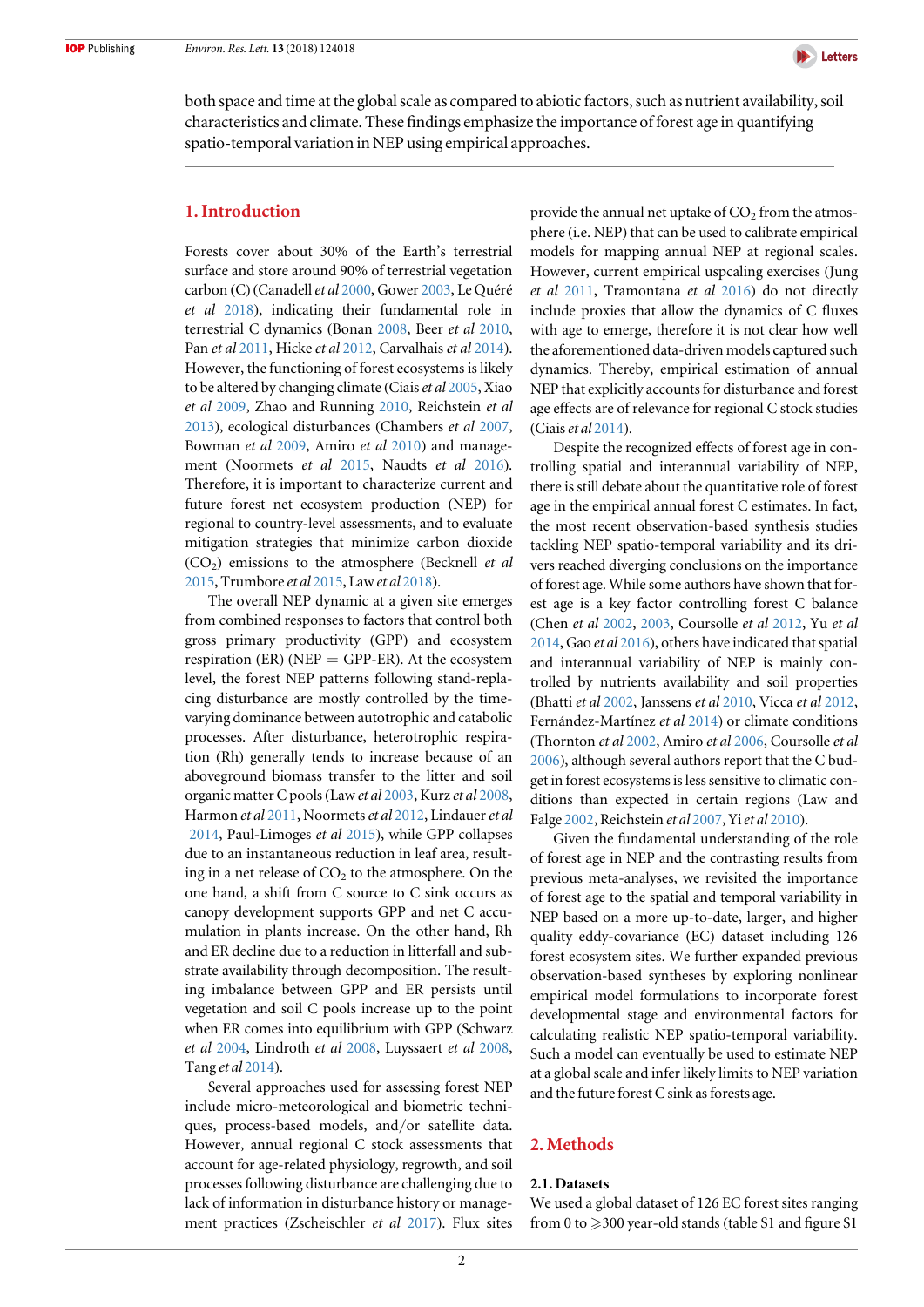is available online at [stacks.iop.org](http://stacks.iop.org/ERL/13/124018/mmedia)/ERL/13/124018/ [mmedia](http://stacks.iop.org/ERL/13/124018/mmedia)). The sites were part of both version 2 of the LaThuile FLUXNET and the FLUXNET 2015 datasets (https://fluxnet.fl[uxdata.org](https://fluxnet.fluxdata.org)) of the FLUXNET network (Baldocchi et al [2001,](#page-9-0) Baldocchi [2008](#page-9-0)). Five vegetation types were considered in the study, including 76 evergreen forests, 27 deciduous forests, 11 mixed forests, seven shrublands, three savannas and two wetlands.

We aggregated daily NEP, GPP, ER and the associated uncertainties into annual sums (i.e. site-years) and computed an annual-average from all available years per site (i.e. site-average) (see supplementary information for details on EC data processing). One relevant aspect to consider is that the observationderived GPP is determined via the measured nighttime NEP (Reichstein et al [2005](#page-10-0)). This challenges the statistical independence of both variables, therefore risking a spurious correlation between GPP and NEP at annual scales (see supplementary materials). To avoid any spurious relationship between NEP and GPP, we used a proxy for GPP, i.e. GPP′, which was determined as the ratio between latent heat flux (LE) and the square root of vapor pressure deficit  $GPP' = \frac{LE}{\sqrt{VPD}}$ , (see supplementary materials for more details and figure S3) as based on physiological principles of the coupling between the C and water cycles at the leaf level (Chen et al [2002](#page-9-0), Katul et al [2009](#page-10-0), [2009](#page-10-0)). While LAI and FPAR could have been used as proxies for GPP, GPP′ is the integrated response of phenology and physiology, therefore a direct metric of primary productivity, while the former are mostly phenology driven.

We considered forest age as the time since forest establishment or as the time since the occurrence of the last stand-replacing disturbance (see supplementary information for more details on the definition of forest age). Sites were selected based on the availability of information about forest age, disturbance history and management that would allow for an appropriate definition of a meaningful site stand age. These included a range of young and old growth forest sites(figure S2) that were established after complete, nearly complete or substantial removal of forest vegetation (e.g. harvest, fire, wind-throw, insect outbreaks), followed by reforestation/succession/afforestation activities within the flux tower footprint. We did not consider sites with ambiguous historical information or those that had experienced only low to partial intensity disturbances, which would not allow the determination of whole stand forest age. For uneven-aged stands, we followed Spies and Franklin ([1991](#page-10-0)) and estimated the age of a stand as the age of the largest 10% of trees. Undisturbed old-growth forests where age information was available were also included. The information for each site was obtained from the literature, provided by the site principal investigators or from the Biological, Ancillary, Disturbance and Metadata database



(table S1). In general, the wide span in stand age among sites and the multi-year record of observations per site permit evaluating the effect of age on both the mean and the interannual variability in NEP.

In addition to the C and water fluxes, we also obtained the following variables as statistical covariates for model development for each EC site:

- (i) local microclimatic variables from in situ observations (i.e. mean annual air temperature (MAT), total annual precipitation (P), and global radiation (Rg));
- (ii) information on nutrient availability (NA) divided into three classes: low NA ( $n = 67$  sites); medium NA ( $n = 41$  sites); and high NA ( $n = 18$  sites) (based on (Fernández-Martínez et al [2014](#page-9-0)) study and/or expert knowledge, tables S1);
- (iii) additional information on soil texture up to 2 m depth from the SoilGrids1km dataset (Hengl et al [2014](#page-9-0));
- (iv) information on forest management based on Campioli et al ([2015](#page-9-0)), Luyssaert et al ([2008](#page-10-0)) datasets, and indications from the PIs (managed forests  $n = 44$  sites; and unmanaged forests  $n = 81$  sites). Managed sites were dominated by human activity while unmanaged sites were undisturbed or experienced low human impacts;
- (v) gridded monthly temperature and precipitation observations from the Climate Research Unit (CRU, http://[cru.uea.ac.uk](http://www.cru.uea.ac.uk)) (Harris et al  $2014$ ) to determine long-term linear climate trends and anomalies; and
- (vi) local total atmospheric nitrogen deposition (N<sub>deposition</sub>) from in situ observations. We collected  $N_{deposition}$  estimates from the gridded emissions dataset (Wang *et al* [2017](#page-10-0)) at  $0.5^{\circ} \times 0.5^{\circ}$ resolution when they were not available at site level.

#### 2.2. NEP model development

The development of an NEP statistical model principally aimed to provide a data-driven estimate of the several factors that control the temporal and spatial variability in NEP, and further to estimate the relative contribution of the different predictive variables especially age and GPP′—to variation in NEP. To do so, we used the aforementioned statistical covariates (i.e. GPP′, microclimatic data, nutrient availability, soil texture,  $N_{deposition}$ , forest age, and forest management) to train and evaluate the ability of a random forest (RF; (Breiman [2001](#page-9-0))) algorithm to explain NEP variability.

GPP′ and ER are co-determinants of NEP (figure S3), therefore both were initially compared to represent site level NEP. However, given the higher correlation of NEP with GPP′ compared to the relationship with ER, and the aforementioned statistical dependence between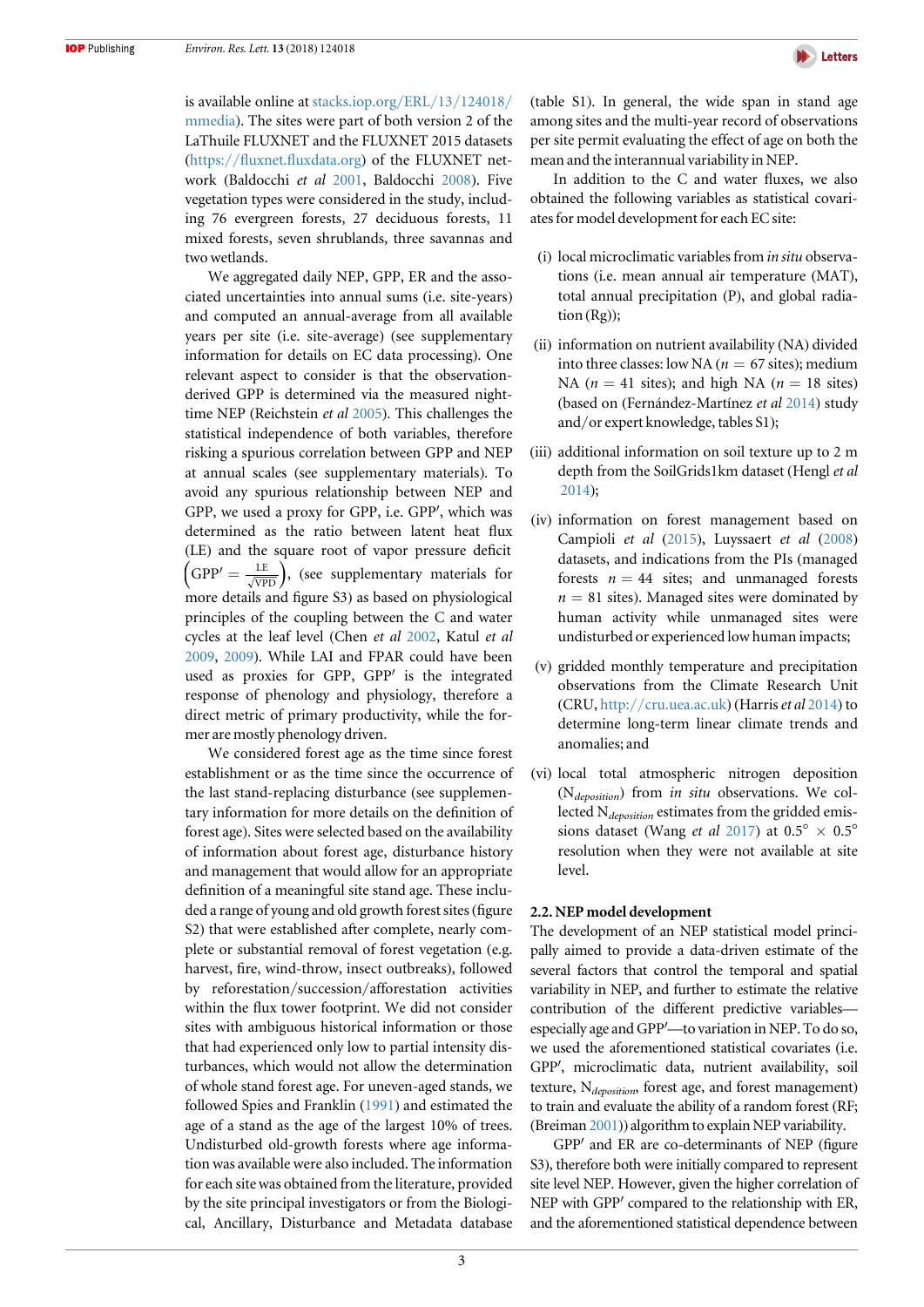

<span id="page-4-0"></span>

NEP and the gross C fluxes (i.e. ER and GPP), we chose to discard ER in the statistical analysis.

The role of forest age as an explanatory variable of NEP was additionally evaluated with a published nonlinear model (from now on identified as f(age)) to represent the NEP-age relationship (equation (1) and figure 1)

$$
NEP = e + a \cdot (1 - \exp^{b \cdot Age}) \tag{1}
$$

adapted from Amiro et al [2010](#page-9-0), where the model parameters  $a$ ,  $b$  and  $e$  (offset) were estimated.

Although the NEP-age model (equation  $(1)$ ) was originally developed to represent the temporal patterns of annual GPP-to-ER ratio in forest chronosequences, here we used it to describe the dependency of spatiotemporal NEP variability on forest age. The selection of the Amiro et al ([2010](#page-9-0)) model to describe NEP spatial temporal dynamics assumes that the age-related patterns in GPP/ER are qualitatively similar to NEP, and is supported by a comparison to two other different empirical models presented in the literature (Coursolle et al [2012](#page-9-0), Tang et al [2014](#page-10-0)). These two models were also tested but showed poorer model performance than the Amiro et al ([2010](#page-9-0)) model in the multivariate analysis (table S2).

#### 2.3. Experiment design

Estimation of forest age model parameters: The model parameters of the forest-age model (equation  $(1)$ ) were first estimated in a leave-one-site-out cross-validation (CV) mode for the entire dataset based on a generalized nonlinear least squares (gnls) model using R software (Team [2015](#page-10-0)). To account for temporal autocorrelation of the observations, we combined the gnls model with an auto-regression moving average model. We minimized the sum of squared residuals weighted for the uncertainty of the observations (Richardson and Hollinger [2005](#page-10-0)). The standard errors of model parameters were estimated using a bootstrapping algorithm ( $N = 500$  random resamplings). The model output (i.e. f(Age)) was further included as a covariate in the training of the RF algorithms as a nonlinear formulation of age effects on spatio-temporal variability of NEP.

RF algorithm and variables selection: We tested and assessed a RF algorithm using the caret R package (Kuhn et al [2008](#page-10-0)). This is a non-parametric technique, i.e. it makes no assumption about the residuals of the model. A priori, we used a regression algorithm (i.e. the Boruta algorithm (Kursa and Rudnicki et al [2010](#page-10-0))), to determine the best set of predictive variables for NEP among the aforementioned variables. The Boruta method relies on an RF method and determines relevance of each variable by comparing the relevance of the original predictors to that of the randomized variables. It iteratively removes the features that are shown by a statistical test to be less relevant than random probes. We decided to keep the five best variables to improve the accuracy of predictions.

Model performance and model sensitivities: The performance of the statistical model was evaluated by directly comparing model estimates with observed values of NEP for each site-average or site-year in a leave-one-site-out CV mode. In other words, we excluded one site at a time in every training set to predict the mean NEP (site-average) or the annual variations in NEP (site-year) at the excluded site. The statistics used to analyze the results included the coefficient of determination  $(R^2)$ , Nash-Sutcliffe model efficiency coefficient (NSE), root mean squared error (RMSE), and mean absolute error (MAE) (Omlin and Reichert [1999](#page-10-0)). To quantify the importance of each predictive variable, we performed a model sensitivity analysis by removing a predictor from each regression analysis, then refitted and re-assessed the model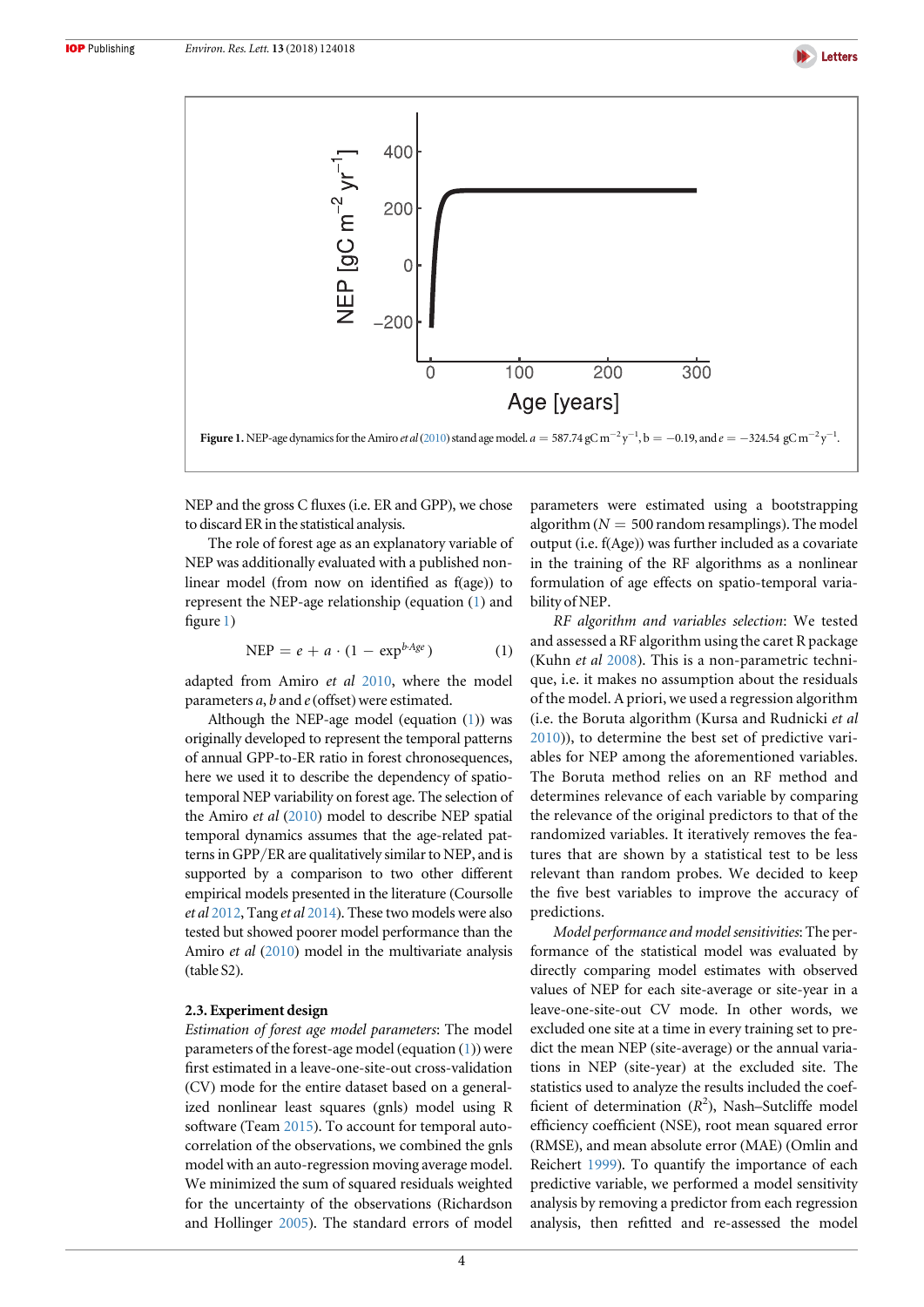

<span id="page-5-0"></span>

Figure 2. Relationship between NEP and forest age for (figure 2(a)) site-years and (figure 2(b)) site-average. The dots indicate the measurements. The lines indicate modeled NEP using the median of the parameter estimates from Amiro et al([2010](#page-9-0)) function.

Table 1. Model parameter estimates of univariate relationships between NEP and forest age. The standard errors of the parameter estimates are shown in brackets. Statistics of the forest age model are also shown.  $R^2$  = coefficient of determination; MAE = mean absolute error; AIC = Akaike Information Criterion; total  $n = 716$  for all years per site and  $n = 126$  for average site.

|                                        | Parameters                                        |                                          |                                 | Model performance |                |                      |
|----------------------------------------|---------------------------------------------------|------------------------------------------|---------------------------------|-------------------|----------------|----------------------|
|                                        | Offset [gC m <sup>-2</sup> y <sup>-1</sup> ]      | $a \left[ qC m^{-2} y^{-1} \right]$      | h                               | $R^2$             | <b>MAE</b>     | AIC                  |
| All years per site<br>Average per site | $-324.7(106.8)$ <sup>***</sup><br>$-482.6(366.5)$ | $587.7(106.9)$ ***<br>$760.8(362.7)$ *** | $-0.2(0.07)$ ***<br>$-0.3(0.2)$ | 0.09<br>0.2       | 224.2<br>209.7 | 9 2 2 6.4<br>1 753.2 |

without the variable left out. For the site-average analysis, the statistical model was trained using the siteyears dataset. The same predictions were further averaged per site and compared to the site-average observations.

#### 3. Results

#### 3.1. Age-dependent forest carbon dynamics

The statistical dependence of NEP on forest age supports the nonlinear NEP-age relationship (figure 2 and equation ([1](#page-4-0))) in that NEP increased rapidly with age followed by stabilization with forests aging (figure 2). This finding reflects expected age-related change in the size and the dynamics of the C pools (Noormets et al [2015,](#page-10-0) Woodall et al [2015,](#page-10-0) Zhang et al [2015](#page-10-0), Gray et al [2016](#page-9-0)). However, NEP-age dynamics appeared to depend of climatic conditions, because biomass accumulation rates of regrowing forests vary with climate (Chazdon et al [2016](#page-9-0), Anderson-Teixeira et al [2013](#page-9-0)). This covariation partly explains the differences of the timing when a maximum NEP is reached and then gradually decreases as forest ages among different environmental conditions and the substantial scatter of observations around the model response due to inter-site variability.

The low correlation coefficient between NEP and age (table 1) ( $R^2 = 0.09$  and 0.2 for site-years and siteaverage, respectively) could be attributed to the substantial contribution of other environmental factors to the spatial and temporal variability of NEP (figure 2). A model based on forest age alone is unable to capture such dependencies and warrants the need to include additional factors in a regression analysis. Although the regression does not show a substantial correlation, the fitted function showed a strong statistical significance, mostly because of the initial curve inflection attributed to the large effect of disturbances on the NEP fluxes in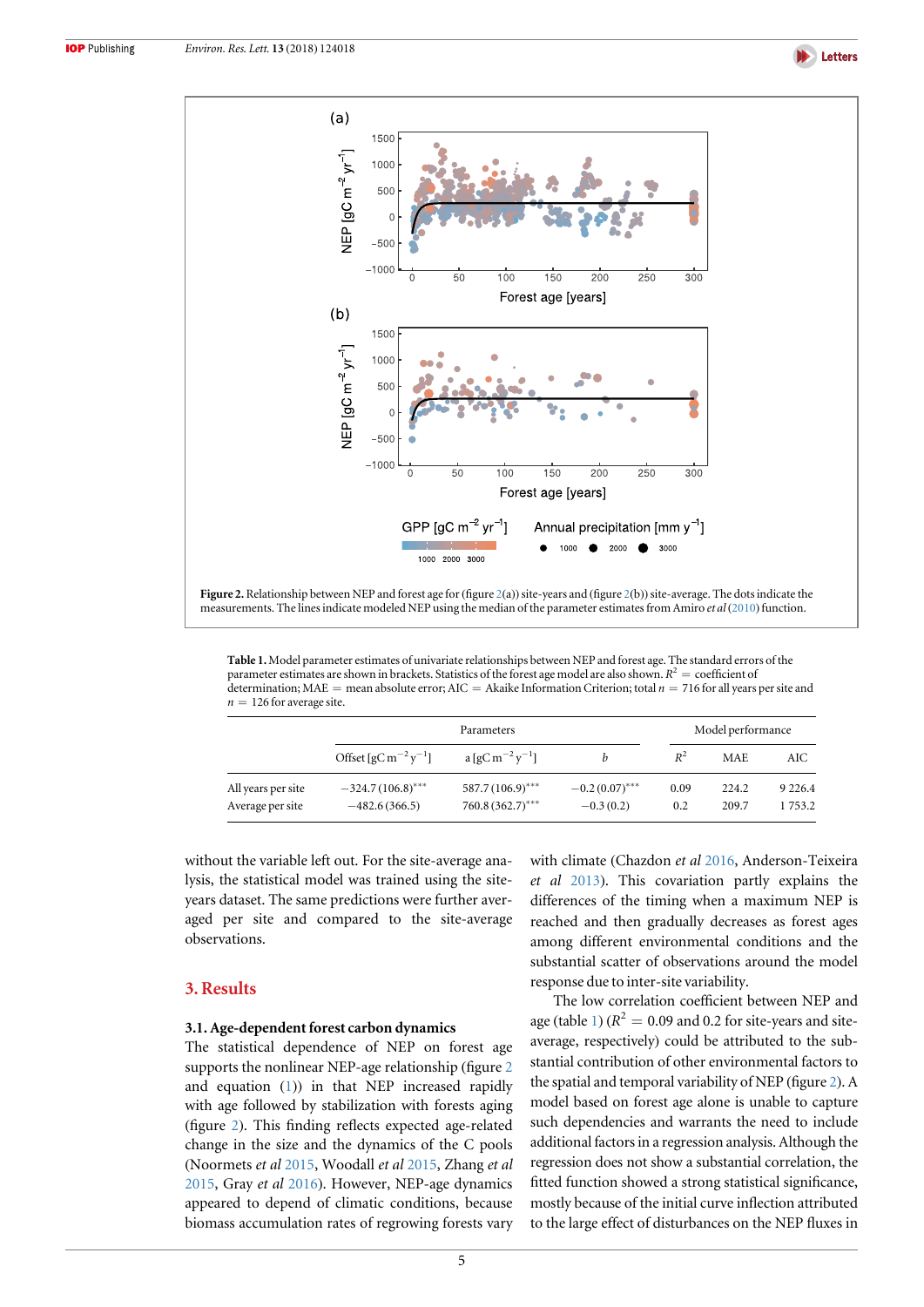

<span id="page-6-0"></span>



the first years of a recovery process (Amiro et al [2010,](#page-9-0) Coursolle et al [2012](#page-9-0), Tang et al [2014](#page-10-0)).

#### 3.2. Random forest algorithm performance and model sensitivity

Based on the aforementioned feature selection criterion (table S3), the RF algorithm accounted for the effects of forest age (i.e. age and f(Age)), GPP′, MAT, and N<sub>deposition</sub>. Both site-years and site-average variability were well captured by the different RF models (NSE =  $0.62$  for site-years and NSE =  $0.71$  for siteaverage) (figure 3), suggesting that the structure of the models is suitable for reproducing the spatio-temporal patterns of annual NEP. In addition, for both scenarios (i.e. site-years and site-average), we found that a model including only forest age and GPP′ as predictive variables (i.e. NEP = f(age, f(Age), GPP')) had a good predictive capacity for both site-years and site-average (NSE =  $0.60$  for site-years and NSE =  $0.67$  for siteaverage). Although we depicted some high values in the residuals across-site (maximum = 454.4 gC m<sup>-2</sup> y<sup>-1</sup>; minimum =  $-537.4$  gC m<sup>-2</sup> y<sup>-1</sup>), we found no significant patterns of residuals against covariates (figure S4).

Model sensitivity tests whereby predictors were sequentially removed (table 2) supported the importance of forest age for explaining NEP variability. Whenever we removed forest age from the RF models, model performance decreased, while there were only small changes in model performance when removing either GPP', MAT or  $N_{deposition}$ .

#### 4. Discussion

#### 4.1. Forest age as a key driver of spatial and interannual variability in NEP

Based on theoretical principles of the C cycle at ecosystem scale, forest age is expected to play a Table 2.Changes in model performance caused by removing predictors from the best model set-up and then refitting the model without the left out variable(s). These results were computed by leave-one-site-out cross-validation. The (-) symbol means that the predictive variable(s) were removed from the Random Forest models.  $R^2$  = coefficient of determination; NSE = Nash-Sutcliffe model efficiency coefficient; RMSE = root mean squared error; MAE = mean absolute error; total  $n = 716$  for site-years and  $n = 126$  for site-average. NEP = f(age, f(Age), GPP', MAT, N<sub>deposition</sub>).

|                                           | $\Delta R^2$ | $\Delta$ NSE | $\Delta$ RMSE<br>$(gC m^{-2} y^{-1})$ | $\Delta$ MAE<br>$(gCm^{-2}y^{-1})$ |
|-------------------------------------------|--------------|--------------|---------------------------------------|------------------------------------|
| Site-years                                |              |              |                                       |                                    |
| Full model                                | 0.62         | 0.62         | 180.14                                | 131.09                             |
| $(-)$ [Age                                | $-0.42$      | $-0.43$      | $+84.10$                              | $+69.70$                           |
| $+ f(Age)]$<br>$(-) GPP'$                 | $-0.01$      | $-0.02$      | $+4.13$                               | $+1.54$                            |
| $(-)$ MAT                                 | $-0.01$      | $-0.01$      | $+0.52$                               | $-1.06$                            |
| $(-)$ [GPP'<br>$+$ MAT $ $                | $-0.05$      | $-0.06$      | $+14.54$                              | $+9.81$                            |
| $\left( -\right)$ N <sub>deposition</sub> | $-0.01$      | $-0.01$      | $+3.40$                               | $+0.38$                            |
| Site-average                              |              |              |                                       |                                    |
| Full model                                | 0.71         | 0.71         | 162.38                                | 117.71                             |
| $(-)$ [Age<br>$+ f(Age)]$                 | $-0.50$      | $-0.51$      | $+98.10$                              | $+85.85$                           |
| $(-) GPP'$                                | $-0.04$      | $-0.04$      | $+5.98$                               | $+3.10$                            |
| $(-)$ MAT                                 | $-0.04$      | $-0.04$      | $+5.94$                               | $+0.61$                            |
| $(-)$ [GPP'<br>$+$ MAT]                   | $-0.12$      | $-0.13$      | $+25.96$                              | $+18.93$                           |
| $(-)$ N <sub>deposition</sub>             | $-0.02$      | $-0.02$      | $+0.59$                               | $-3.22$                            |

significant role in NEP. Consistent with the early forest dynamics theory on net primary productivity (NPP) trajectories with forest age (Odum [1969](#page-10-0)), we empirically found strong support for a nonlinear relationship between NEP and forest age, although an age effect was not evident when looking at a univariate relationship, due to spatial variability of other local covariates (figure [2](#page-5-0)). Hence, we followed a multi-variate approach (figure 3) that accounts for the co-variarying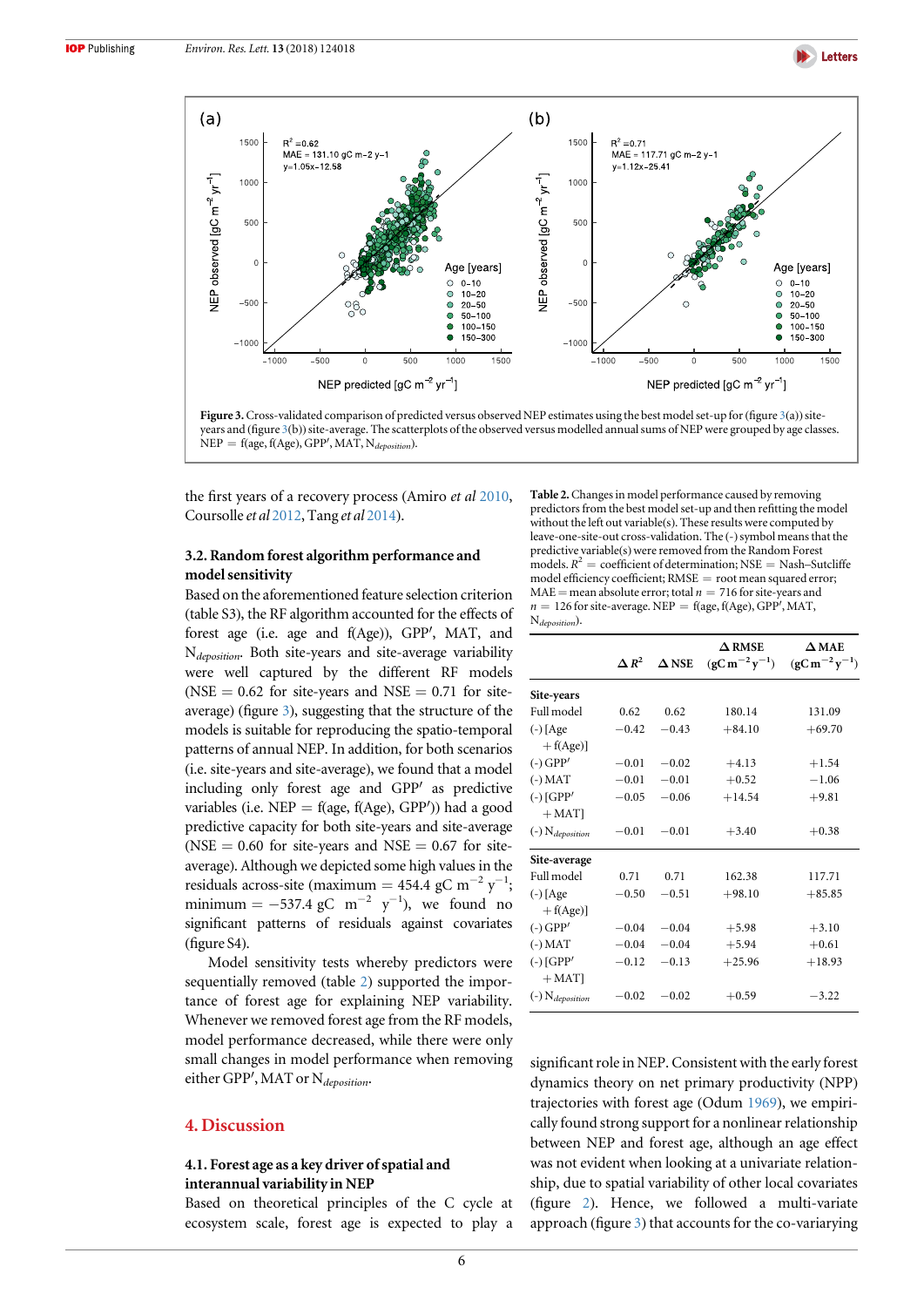

<span id="page-7-0"></span>

effects of other factors that change in space and time in order to assess the role of age in explaining NEP spatio-temporal variability. Furthermore, RF models have no prior assumption on the functional response between dependent and independent variables, therefore the relevance of forest age (i.e. age  $+$  f(age)) was also addressed by contrasting the model performance when removing variables (table [2](#page-6-0)) and by looking at the model residuals across age class (figure 4). Forest age emerges as the variable that explains most of the spatial and temporal variability in NEP, despite including information on climate and environmental conditions. Photosynthesis and respiration processes drive the link between NEP and forest age, therefore having long term time series of all component fluxes enabling to establish individual curves per site—and observationally independent estimates of GPP/ER/ NEP, could help disentangling whether the NEP-age dynamics are driven by the links between GPP and age or between ER and age.

Previously, the effect of stand age on the temporal variability of NEP has been demonstrated via the control of age on NPP using a global dataset (Pregitzer and Euskirchen [2004](#page-10-0), Tang et al [2014](#page-10-0)). Similarly, forest age plays a dominant role in explaining spatial variability in NEP in the East Asian monsoon region (Yu et al [2014](#page-10-0), Gao et al [2016](#page-9-0)). Unlike previous studies, we tested the effect of several drivers on both site-average and site-years, allowing us to evaluate both spatial and interannual NEP variability. Both analyses (i.e. siteaverage, site-years) showed that forest age was one of the main drivers of NEP variability (table [2](#page-6-0)). However, some factors are temporally invariant at yearly scales (e.g. soil texture) or do not change over time due to data limitations (e.g. nutrient availability), while others could change (e.g. forest age, GPP′, MAT). Therefore, the lack of temporal variability in these factors could reduce their contribution to the NEP in the siteyears analysis.

GPP has been suggested as one of the main drivers of NEP spatial variability (Fernández-Martínez et al [2014](#page-9-0)). We found that excluding GPP′ from the RF algorithm decreased the model efficiency by 0.02 and 0.04 for site-years and site-average, respectively (table [2](#page-6-0)). GPP′ emerged as superior predictor compared to climate and soil properties (table S3), likely because it is more closely coupled with NEP, whereas climate and soil properties had variable effects depending on site characteristics. The statistical relation of GPP′ to NEP appeared to be significantly stronger for stands younger than 20 years, than for intermediate-aged/old-growth forests  $(\geq 20 \text{ years})$ (figure S5). In the initial successional pathway, most of the year-to-year variability in NEP is explained by the changes in GPP and climate. However, as forest ecosystems mature and the autotrophic and respiratory processes start to balance each other out, the variations in NEP become more a function of forest age, or time since disturbance, rather than of individual variations in GPP or ER. Having the full representation of stand development stages is important for representing forest spatio-temporal C dynamics after stand-replacing disturbances more realistically (figure 4). This means that the controls of GPP on NEP are strongly dependent on the distribution of forest age, which emphasizes the relevance of age class distributions for understanding the dynamics of biosphere-atmosphere fluxes. The interactions between forest age and local conditions (e.g. GPP) suggest to move beyond stand age in reflecting changes in plant and soil pools, but also in appropriately parameterizing forest age-related changes in ecophysiological mechanisms both at plant and soil levels. Still, we have limited knowledge on the disturbance effects on detrital pools (and thus heterotrophic respiration, Rh), the type of transition between previous land cover/use (Carvalhais et al [2010](#page-9-0)) followed by different regeneration types (e.g. regrowth, plantation on pasture, former agricultural lands, and afforestation), and site history. These ecosystem conversions may strongly influence ecosystem C balance (Kutsch and Kolari [2015](#page-10-0)) and could explain the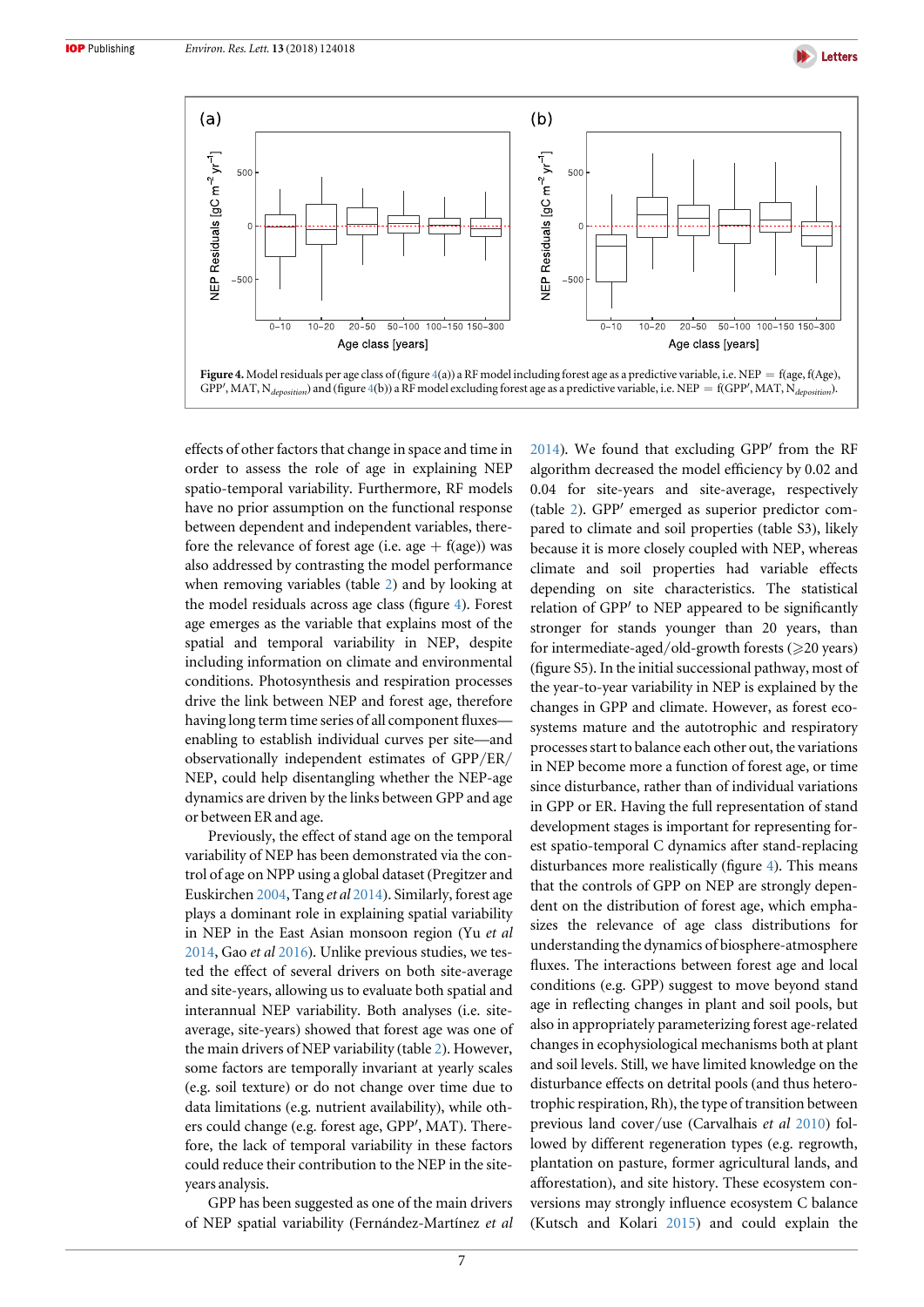

current bias present for the young forests  $(<$ 20 years) (figure  $4(a)$  $4(a)$ ).

#### 4.2. Climate and soil properties controls on spatial annual NEP variability

While several environmental factors exert controls on NEP, we found that their statistical effect was minor in comparison to forest age. In many cases, sensitivities and even the sign of the relationship between environmental factors and NEP differ among case studies in the literature. For instance, NEP can be positively correlated with MAT in space (Fernández-Martínez et al [2014](#page-9-0)), whereas other studies find only very weak relationships (Law and Falge [2002,](#page-10-0) Reichstein et al [2007](#page-10-0), Piao et al [2008](#page-10-0)). In boreal regions, air and soil temperature are the main factors affecting interannual NEP variability in old stands, while climatic conditions could not explain temporal patterns of NEP of young stands(Coursolle et al [2012](#page-9-0)). Here, MAT had a modest contribution to explaining NEP variability in the final model (table [2](#page-6-0)).

Rather than mean temperature, temperature changes in the recent past significantly influence current spatial variability of the forest C sink (Piao et al [2009](#page-10-0)). We tested both annual climate anomalies and climate trends (i.e. from 1960 to 2012 based on the CRU dataset) in the final models, but found that they had limited effect on explaining NEP variability (table S3). Nevertheless, future increases in temperature, changes in precipitation patterns and more extreme events will likely have significant effects on the C budgets of forest ecosystems (Thuiller et al [2011](#page-10-0), Trumbore et al [2015](#page-10-0)).

Soil characteristics and fertility may play an important role in the spatial and interannual varia-bility of NEP (Oren et al [2001,](#page-10-0) Janssens et al [2010,](#page-10-0) Fernández-Martínez et al [2014](#page-9-0)). Ecosystem C exchanges are generally limited by nutrient availability (often N) that may increase following disturbance (e.g. stand replacement, harvest). N mineralization increases available N while N uptake decreases N availability (Thornton et al [2002](#page-10-0)). However, we found that nutrient availability and clay content were not considered statistically strong drivers in explaining NEP variability. This was in contrast to previous studies concluding that nutrient availability is even more important than forest age in explaining across-site forest NEP variability (Fernández-Martínez et al [2014](#page-9-0)). This apparent contradiction emerged from the fact that earlier studies used a linear relationship, while we also included a nonlinear relationship. We showed that removing a nonlinear relationship between NEP and stand age (i.e. f(age)) results in a substantial loss in overall model performance and a significant reduction in the apparent importance of forest age for NEP (table S4).

Nevertheless, the apparent low contribution of climate, nutrient status, and soil properties to explaining NEP variability can be explained by the fact that their information is already embedded either in forest age or GPP′. The latter is clearly climatically driven, whereas the GPP-NEP dynamic is strongly controlled by forest nutrient availability (Fernández-Martínez et al [2014](#page-9-0)). Forest age is likely a superior predictor of spatio-temporal variation in NEP because it integrates relevant ecological information not captured by other single variables. In fact, forest age is rather a composite measure of numerous drivers that are more directly mechanistically coupled with C cycling processes.

#### 5. Implications

While GPP, climate and soil properties are significant factors influencing the variability of NEP across space and time, we conclusively demonstrate that forest age performs as a strong indicator of spatio-temporal variability in NEP and is a useful integrated proxy for ecological changes that constrain NEP at the global scale.

Many global ecosystem models rely on simple representations of forest age dynamics and few consider the role of successional changes in C cycling processes (Anderson-Teixeira et al [2013](#page-9-0)), which introduces uncertainties into long term simulations of forest C dynamics (Friend et al [2014,](#page-9-0) Friedlingstein et al [2014](#page-9-0)). Additionally, given the statistical power of the proposed model in comparison to other state-of-the art approaches (Jung et al [2011,](#page-10-0) Tramontana et al [2016](#page-10-0)), this study points out new directions towards further developments in bottom-up upscaling exercises based on EC data. Regardless of the modeling strategy, reliable annual maps of forest age distribution and/or disturbance history will be required in order to make accurate predictions of NEP in space and time. These will further support the design of sustainable forest management and climate change mitigation strategies that depend on the effect of forest aging and age class distribution (Pan *et al* [2011](#page-10-0), Thuiller et al  $2011$ , Trumbore et al  $2015$ ).

This study emphasizes the need for increased focus on forest demography, which may amplify or exceed the importance of climate sensitivity for predicting the future of the terrestrial C cycle.

#### Acknowledgments

This work used eddy covariance data acquired by the FLUXNET community and in particular by the following networks: AmeriFlux (US Department of Energy, Biological and Environmental Research, Terrestrial Carbon Program (DEFG0204ER63917 and DEF-G0204ER63911)), AfriFlux, AsiaFlux, CarboAfrica, CarboEuropeIP, CarboItaly, CarboMont, ChinaFlux, FluxnetCanada (supported by CFCAS, NSERC, BIO-CAP, Environment Canada, and NRCan), GreenGrass, KoFlux, LBA, NECC, OzFlux, TCOSSiberia and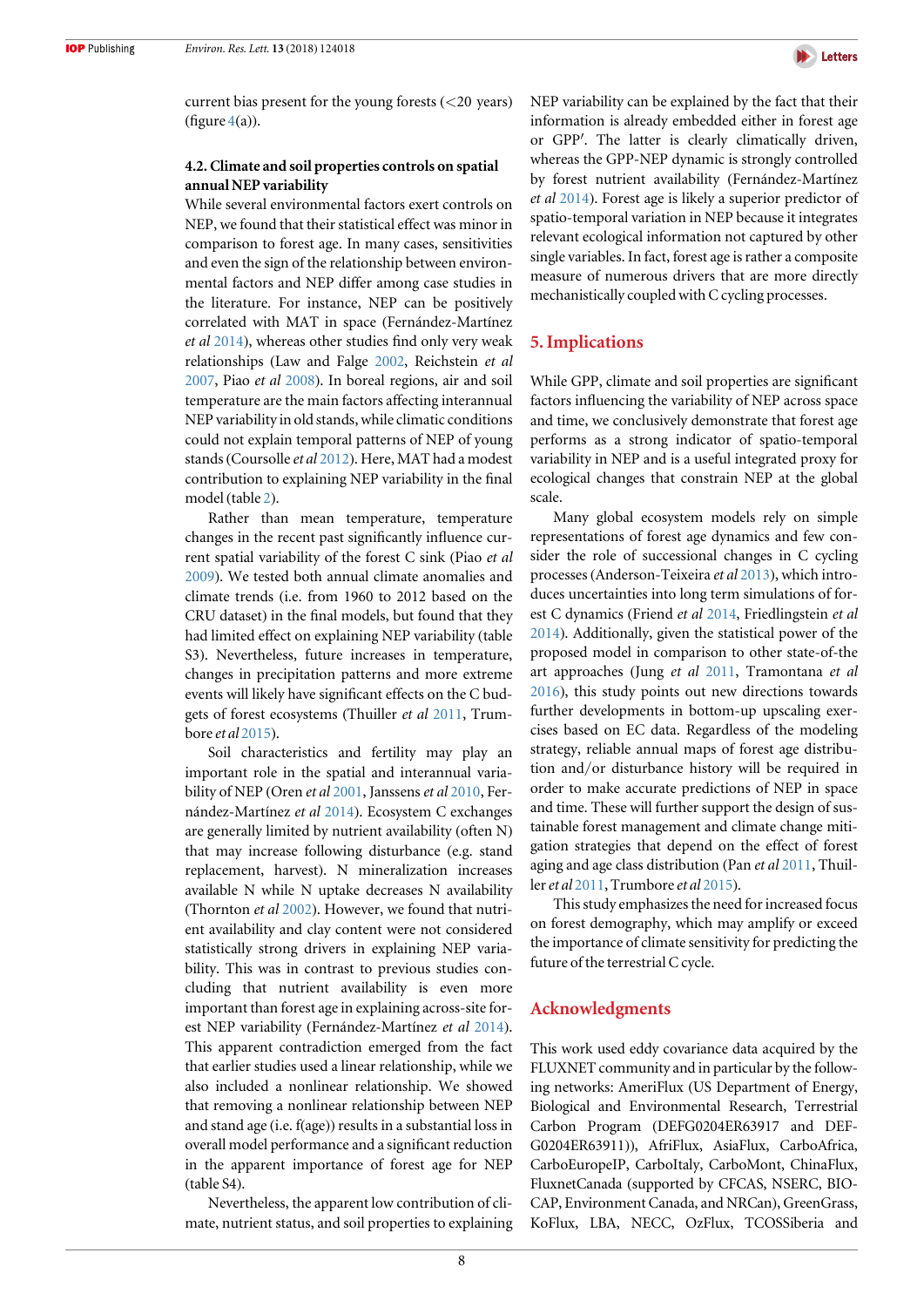<span id="page-9-0"></span>USCCC. We acknowledge the financial support to the eddy covariance data harmonization provided by CarboEuropeIP, FAOGTOSTCO, iLEAPS, Max Planck Institute for Biogeochemistry, National Science Foundation, University of Tuscia, Université Laval, Environment Canada, US Department of Energy and the database development and technical support from Berkeley Water Center, Lawrence Berkeley National Laboratory, Microsoft Research eScience, Oak Ridge National Laboratory, University of California, Berkeley and University of Virginia. This research was funded by both the BACI project and the Independent Monitoring Project. We would like to thank Sönke Zaehle for providing the N<sub>deposition</sub> data. We thank Mirco Migliavacca and Ulrich Weber for the assistance with the processing of the EC and the CRU data and Andrew Durso for proofreading the manuscript. Finally, we would like to thank Tomislav Hengl for providing the SoilGrids1km dataset and Sara Vicca for helping us in determining the nutrient availability classification of some sites used in this study. This work was supported by the Ministry of Education, Youth and Sports of the Czech Republic within the National Sustainability Programme I (NPU I), grant number LO1415. This research was funded by both the BACI project and the Independent Monitoring Project. We would also like to acknowledge NOVA grant UID/AMB/04085/2013 and the GlobBiomass project.

#### ORCID iDs

Simon Besnard C[https:](https://orcid.org/0000-0002-1137-103X)//orcid.org/[0000-0002-](https://orcid.org/0000-0002-1137-103X) [1137-103X](https://orcid.org/0000-0002-1137-103X)

Sytze de Bruin  $\bullet$  [https:](https://orcid.org/0000-0002-6884-2832)//orcid.org/[0000-0002-](https://orcid.org/0000-0002-6884-2832) [6884-2832](https://orcid.org/0000-0002-6884-2832)

Jiquan Chen  $\bullet$  [https:](https://orcid.org/0000-0003-0761-9458)//orcid.org/[0000-0003-](https://orcid.org/0000-0003-0761-9458) [0761-9458](https://orcid.org/0000-0003-0761-9458)

#### References

- Amiro B et al 2006 Carbon, energy and water fluxes at mature and disturbed forest sites, Saskatchewan, Canada Agric. Forest Meteorol. [136](https://doi.org/10.1016/j.agrformet.2004.11.012) 237–51
- Amiro B D et al 2010 Ecosystem carbon dioxide fluxes after disturbance in forests of North America J. Geophys. Res.: Biogeosci. [115](https://doi.org/10.1029/2010JG001390)
- Anderson-Teixeira K J, Miller A D, Mohan J E, Hudiburg T W, Duval B D and DeLucia E H 2013 Altered dynamics of forest recovery under a changing climate Glob. Change Biol. [19](https://doi.org/10.1111/gcb.12194) [2001](https://doi.org/10.1111/gcb.12194)–21
- Baldocchi D 2008 'breathing' of the terrestrial biosphere: lessons learned from a global network of carbon dioxide flux measurement systems Aust. J. Bot. [56](https://doi.org/10.1071/BT07151) 1–26
- Baldocchi D et al 2001 Fluxnet: a new tool to study the temporal and spatial variability of ecosystem-scale carbon dioxide, water vapor, and energy flux densities Bull. Am. Meteorol. Soc. [82](https://doi.org/10.1175/1520-0477(2001)082<2415:FANTTS>2.3.CO;2) [2415](https://doi.org/10.1175/1520-0477(2001)082<2415:FANTTS>2.3.CO;2)–34
- Becknell J M et al 2015 Assessing interactions among changing climate, management, and disturbance in forests: a macrosystems approach BioScience 65 [263](https://doi.org/10.1093/biosci/biu234)–74
- Beer Cet al 2010 Terrestrial gross carbon dioxide uptake: global distribution and covariation with climate Scienc[e](https://doi.org/10.1126/science.1184984) 329 [834](https://doi.org/10.1126/science.1184984)–8



Bhatti J, Apps M and Jiang H 2002 Influence of nutrients,

disturbances and site conditions on carbon stocks along a boreal forest transect in central canada Plant Soil [242](https://doi.org/10.1023/A:1019670619316) 1–14 Bonan G B 2008 Forests and climate change: forcings, feedbacks,

and the climate benefits of forests Science 320 [1444](https://doi.org/10.1126/science.1155121)–9 Bowman D M et al 2009 Fire in the Earth system Science [324](https://doi.org/10.1126/science.1163886) 481–4 Breiman L 2001 Random forests Mach. Learn. [45](https://doi.org/10.1023/A:1010933404324) 5–32

Campioli M et al 2015 Biomass production effciency controlled by management in temperate and boreal ecosystems Nat. Geosci. 8 [843](https://doi.org/10.1038/ngeo2553)–6

- Canadell J et al 2000 Commentary: carbon metabolism of the terrestrial biosphere: a multitechnique approach for improved understanding Ecosystems 3 [115](https://doi.org/10.1007/s100210000014)–30
- Carvalhais N et al 2014 Global covariation of carbon turnover times with climate in terrestrial ecosystems Nature [514](https://doi.org/10.1038/nature13731) 213–7
- Carvalhais N, Reichstein M, Ciais P, Collatz G J, Mahecha M D, Montagnani L, Papale D, Rambal S and Seixas J 2010 Identification of vegetation and soil carbon pools out of equilibrium in a process model via eddy covariance and biometric constraints Glob. Change Biol. 16 [2813](https://doi.org/10.1111/j.1365-2486.2010.02173.x)-29
- Chambers J Q, Fisher J I, Zeng H, Chapman E L, Baker D B and Hurtt G C 2007 Hurricane katrina's carbon footprint on us gulf coast forests Science 318 [1107](https://doi.org/10.1126/science.1148913)–1107
- Chazdon R L et al 2016 Carbon sequestration potential of secondgrowth forest regeneration in the latin american tropics Sci.  $Adv$  2 [e1501639](https://doi.org/10.1126/sciadv.1501639)
- Chen J, Falk M, Euskirchen E, Paw U, Suchanek K T, Ustin T H, Bond S L, Brosofske B J, Phillips K D and Bi N R 2002 Biophysical controls of carbon flows in three successional douglas-fir stands based on eddy-covariance measurements Tree Physiol. 22 [169](https://doi.org/10.1093/treephys/22.2-3.169)–77
- Chen J M, Ju W, Cihlar J, Price D, Liu J, Chen W, Pan J, Black A and Barr A 2003 Spatial distribution of carbon sources and sinks in canada's forests Tellus B 55 [622](https://doi.org/10.1034/j.1600-0889.2003.00036.x)–41
- Ciais P et al 2014 Current systematic carbon-cycle observations and the need for implementing a policy-relevant carbon observing system Biogeosciences 11 [3547](https://doi.org/10.5194/bg-11-3547-2014)–602
- Ciais P et al 2005 Europe-wide reduction in primary productivity caused by the heat and drought in 2003 Nature [437](https://doi.org/10.1038/nature03972) 529
- Coursolle Cet al 2012 Influence of stand age on the magnitude and seasonality of carbon fluxes in canadian forests Agric. Forest Meteorol. [165](https://doi.org/10.1016/j.agrformet.2012.06.011) 136–48
- Coursolle Cet al 2006 Late-summer carbon fluxes from canadian forests and peatlands along an east west continental transect Can. J. Forest Res. 36 [783](https://doi.org/10.1139/x05-270)–800
- Fernández-Martínez M et al 2014 Nutrient availability as the key regulator of global forest carbon balance Nat. Clim. Change [4](https://doi.org/10.1038/nclimate2177) [471](https://doi.org/10.1038/nclimate2177)–6
- Friedlingstein P et al 2014 Persistent growth of co2 emissions and implications for reaching climate targets Nat. Geosci. 7 [709](https://doi.org/10.1038/ngeo2248)
- Friend A D et al 2014 Carbon residence time dominates uncertainty in terrestrial vegetation responses to future climate and atmospheric co2 Proc. Natl Acad. Sci. 111 [3280](https://doi.org/10.1073/pnas.1222477110)–5
- Gao S, Zhou T, Zhao X, Wu D, Li Z, Wu H, Du L and Luo H 2016 Age and climate contribution to observed forest carbon sinks in east asia Environ. Res. Lett. 11 [034021](https://doi.org/10.1088/1748-9326/11/3/034021)
- Gower S T 2003 Patterns and mechanisms of the forest carbon cycle Annu. Rev. Environ. Res. 28 [169](https://doi.org/10.1146/annurev.energy.28.050302.105515)–204
- Gray A N, Whittier T R and Harmon M E 2016 Carbon stocks and accumulation rates in pacific northwest forests: role of stand age, plant community, and productivity Ecosphere [7](https://doi.org/10.1002/ecs2.1224) [e01224](https://doi.org/10.1002/ecs2.1224)

Harmon M E, Bond-Lamberty B, Tang J and Vargas R 2011 Heterotrophic respiration in disturbed forests: a review with examples from north america J. Geophys. Res.: Biogeosci. 116

- Harris I, Jones P, Osborn T and Lister D 2014 Updated highresolution grids of monthly climatic observations-the cru ts3. 10 dataset Int. J. Climatol. 34 [623](https://doi.org/10.1002/joc.3711)–42
- Hengl T et al 2014 Soilgrids1kmglobal soil information based on automated mapping PLoS One 9 [e105992](https://doi.org/10.1371/journal.pone.0105992)
- Hicke J A et al 2012 Effects of biotic disturbances on forest carbon cycling in the united states and canada Glob. Change Biol. [18](https://doi.org/10.1111/j.1365-2486.2011.02543.x) [7](https://doi.org/10.1111/j.1365-2486.2011.02543.x)–[34](https://doi.org/10.1111/j.1365-2486.2011.02543.x)